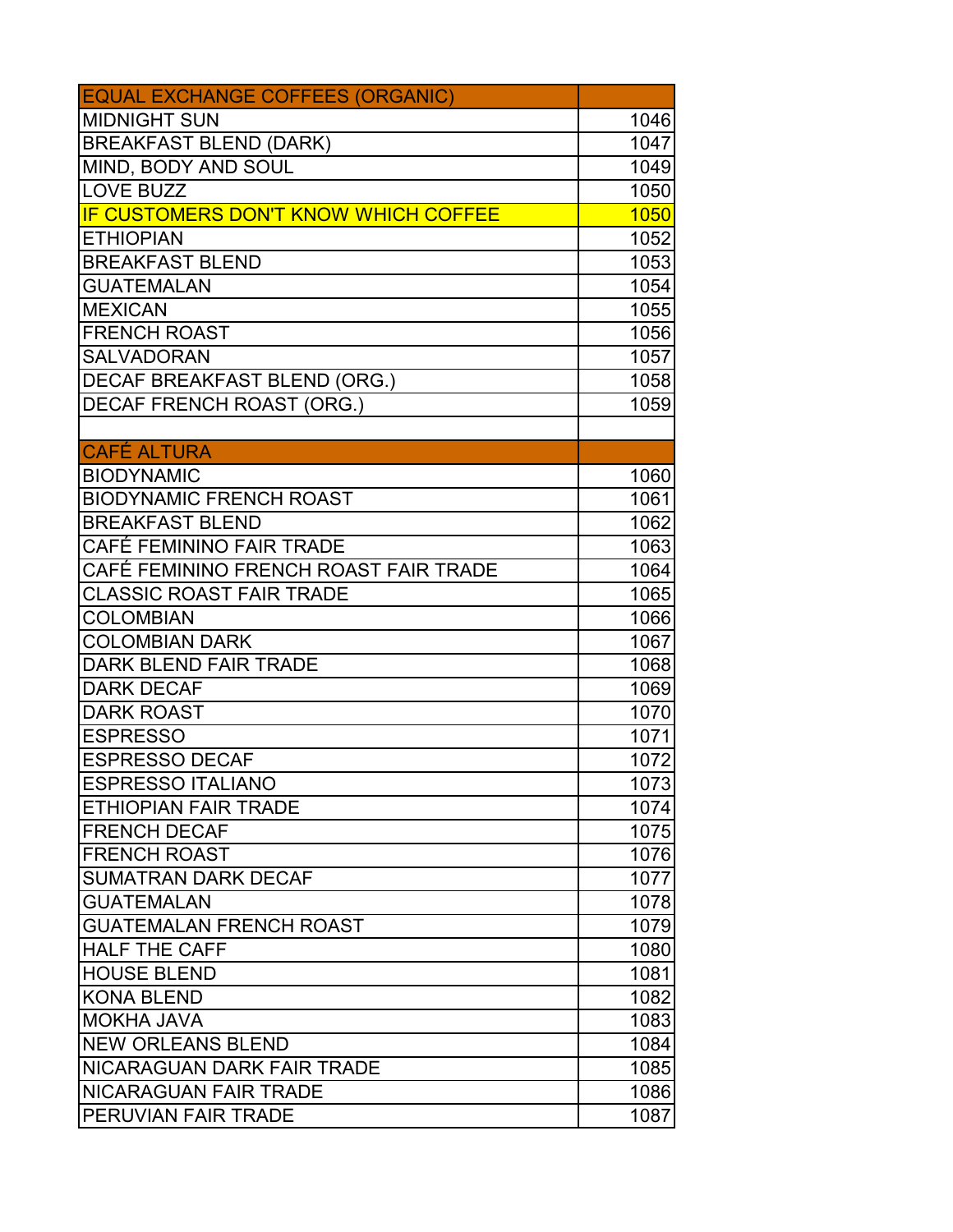| PERUVIAN DARK FAIR TRADE               | 1088 |
|----------------------------------------|------|
| <b>REGULAR DECAF</b>                   | 1089 |
| <b>SAN FRANCISCO BLEND</b>             | 1090 |
| <b>SUMATRAN FAIR TRADE</b>             | 1091 |
| <b>SUMATRAN DARK FAIR TRADE</b>        | 1092 |
| <b>TURKISH BLEND</b>                   | 1093 |
| <b>ETHIOPIAN DARK ORG</b>              | 1097 |
|                                        |      |
| <b>CITY BEAN COFFEE</b>                |      |
| <b>BLUE BOTTLE BLEND</b>               | 1249 |
| <b>BURUNDI ESTATE</b>                  | 1255 |
| NATURE'S BLEND ORGANIC                 | 1260 |
|                                        |      |
| <b>JAGUAR COFFEE</b>                   |      |
| <b>OAXACA DARK ROAST ORGANIC</b>       | 1251 |
| OAXACA MEDIUM ROAST ORGANIC            | 1252 |
|                                        |      |
| <b>BULK LIQUIDS / NUT BUTTERS</b>      |      |
| <b>RAW CASHEW BUTTER</b>               | 1183 |
| MAPLE SYRUP (GRADE B)                  | 1185 |
| PEANUT BUTTER STOCK (ROASTED/UNSALTED) | 1191 |
| <b>NONPAREIL ALMONDS (RAW)</b>         | 1192 |
|                                        |      |
| <b>BEANS/LENTILS</b>                   |      |
| <b>ADZUKI BEANS</b>                    | 226  |
| <b>BLACK TURTLE BEANS</b>              | 227  |
| <b>GARBANZO BEANS</b>                  | 228  |
| <b>GREEN SPLIT PEAS</b>                | 229  |
| YELLOW SPLIT PEAS                      | 230  |
| <b>KIDNEY BEANS</b>                    | 231  |
| <b>GREEN LENTILS</b>                   | 232  |
| <b>PINTO BEANS</b>                     | 233  |
| <b>CANNELINI BEANS</b>                 | 234  |
| <b>FAVA BEANS</b>                      | 297  |
| <b>MUNG BEANS</b>                      | 345  |
| <b>SOY BEANS</b>                       | 385  |
| <b>RED LENTILS</b>                     | 392  |
| <b>BLACK EYE PEAS</b>                  | 394  |
|                                        |      |
| <b>LIMA BEANS</b>                      | 395  |
| <b>NAVY BEANS</b>                      | 396  |
| <b>GREAT NORTHERN BEANS</b>            | 416  |
| <b>FRENCH GREEN LENTILS</b>            | 774  |
| <b>MUNG DAHL BEANS</b>                 | 780  |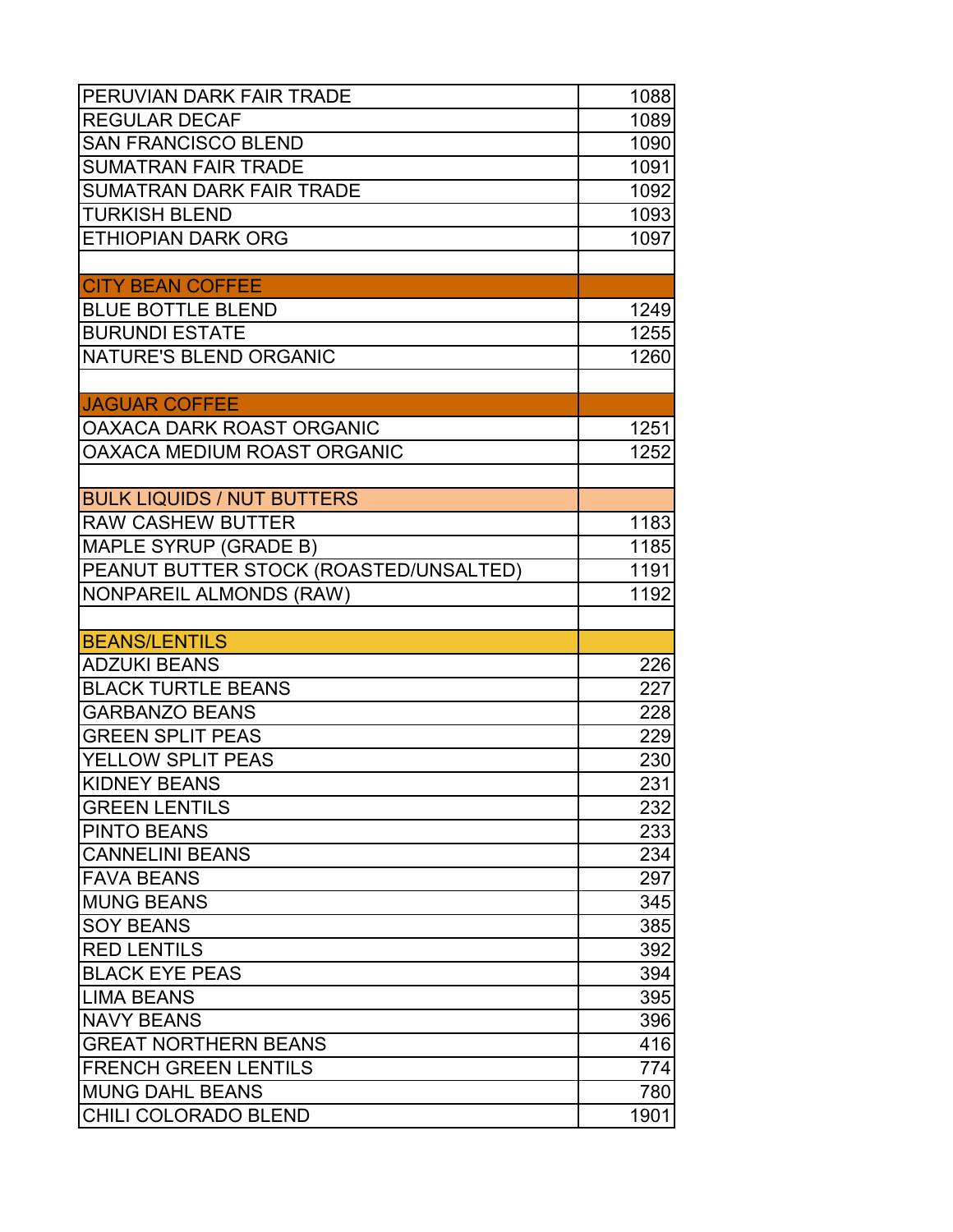| <b>RICES/PASTA</b>                   |      |
|--------------------------------------|------|
| <b>LONG GRAIN BROWN RICE</b>         | 169  |
| <b>BROWN BASMATI/JASMINE</b>         | 171  |
| <b>WHITE BASMATI RICE</b>            | 172  |
| <b>SHORT GRAIN BROWN RICE</b>        | 173  |
| <b>SWEET BROWN RICE</b>              | 246  |
| <b>SUSHI RICE</b>                    | 362  |
| <b>WILD RICE</b>                     | 363  |
| <b>BLACK JAPONICA RICE</b>           | 398  |
| <b>WHOLE WHEAT ELBOWS</b>            | 415  |
| HARVEST/CALYPSO PILAF                | 423  |
| <b>BROWN AND WILD RICE</b>           | 757  |
| <b>WHITE LONG GRAIN RICE</b>         | 800  |
| SOO FOO ORG. BROWN RICE LENTIL BL.   | 954  |
| <b>ARBORIO RICE</b>                  | 958  |
| <b>WHITE JASMINE RICE</b>            | 984  |
| <b>WHITE &amp; WILD RICE</b>         | 989  |
| PURPLE JASMINE RICE                  | 1029 |
| <b>FORBIDDEN RICE (ORG.)</b>         | 1031 |
| <b>HEIRLOOM MADAGASCAR PINK RICE</b> | 1032 |
| <b>JADE PEARL (ORG.)</b>             | 1034 |
| <b>BROWN JASMINE RICE (ORG.)</b>     | 1035 |
| <b>VOLCANO RICE (ORG.)</b>           | 1036 |
| <b>BROWN RICE SPIRALS</b>            | 1172 |
| <b>BROWN RICE PENNE (ORG.)</b>       | 1173 |
|                                      |      |
| <b>GRAINS</b>                        |      |
| <b>BLACK QUINOA</b>                  | 78   |
| <b>RED QUINOA</b>                    | 83   |
| <b>BARLEY (PEARLED)</b>              | 164  |
| <b>WHEAT BRAN</b>                    | 165  |
| <b>BUCKWHEAT (TOASTED)</b>           | 167  |
| <b>MILLET</b>                        | 168  |
| <b>BUCKWHEAT (RAW)</b>               | 174  |
| <b>WHITE QUINOA</b>                  | 175  |
| <b>WHEAT BERRIES (HARD)</b>          | 176  |
| <b>WHEAT BERRIES (SOFT)</b>          | 177  |
| <b>KAMUT</b>                         | 181  |
| <b>BARLEY (HULLED)</b>               | 221  |
| <b>SEA SALT</b>                      | 242  |
| <b>WHOLE WHEAT COUS COUS</b>         | 354  |
| <b>AMARANTH</b>                      | 358  |
| <b>COUS COUS</b>                     | 359  |
|                                      |      |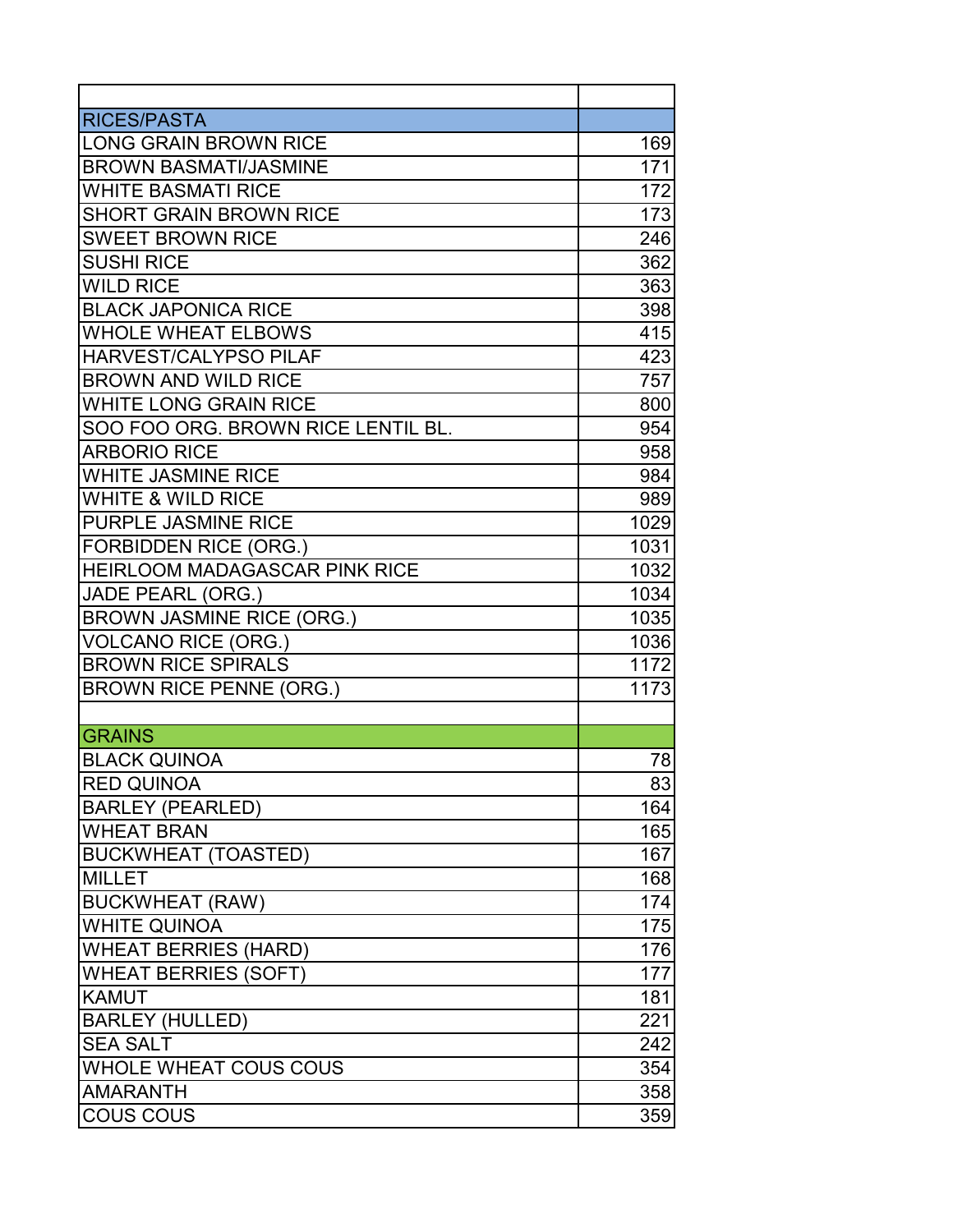| POLENTA/CORNMEAL                                           | 430        |
|------------------------------------------------------------|------------|
| <b>RAINBOW QUINOA</b>                                      | 451        |
| PINK HIMALAYAN SALT                                        | 648        |
| <b>WHEAT GERM (RAW)</b>                                    | 679        |
| <b>RYE BERRIES</b>                                         | 758        |
| <b>BLUE CORNMEAL (ORG.)</b>                                | 799        |
| <b>OAT GROATS</b>                                          | 811        |
| <b>CELTIC SEA SALT</b>                                     | 913        |
| <b>ISRAELI COUS COUS</b>                                   | 957        |
| <b>MULTICOLOR POPCORN</b>                                  | 978        |
| <b>PEARLED FARRO</b>                                       | 1038       |
| POPCORN (YELLOW)                                           | 1176       |
| POPCORN (WHITE)                                            | 1177       |
| <b>BEAN &amp; SOUP MIXES</b>                               |            |
|                                                            |            |
| <b>NUTRITIONAL YEAST</b><br><b>INSTANT BLACK BEAN SOUP</b> | 241        |
| <b>HUMMUS MIX</b>                                          | 350        |
| <b>FALAFEL MIX</b>                                         | 408        |
|                                                            | 455        |
| <b>PSYLLIUM HUSKS</b>                                      | 591        |
| <b>CURRY LENTIL SOUP</b><br><b>SPLIT PEA SOUP</b>          | 813        |
| <b>LECITHIN</b>                                            | 814<br>985 |
|                                                            |            |
| <b>CEREALS/FLAKES</b>                                      |            |
| <b>WHEAT BRAN</b>                                          | 165        |
| <b>OAT BRAN</b>                                            | 166        |
| ROLLED OATS (ORG.)                                         | 182        |
| ROLLED SPELT FLAKES (ORG.)                                 | 356        |
| <b>QUINOA FLAKES</b>                                       | 382        |
| <b>RYE FLAKES</b>                                          | 383        |
| <b>BROWN RICE CEREAL</b>                                   | 422        |
| <b>STEEL CUT OATS</b>                                      | 458        |
| <b>PSYLLIUM HUSKS</b>                                      | 591        |
| <b>QUICK OATS</b>                                          | 773        |
| <b>TVP FLAKES</b>                                          | 778        |
| <b>QUINOA CEREAL</b>                                       | 782        |
| <b>FIVE GRAIN CEREAL</b>                                   | 786        |
| <b>FOUR GRAIN CEREAL</b>                                   | 901        |
| <b>SPELT BERRIES (ORG.)</b>                                | 920        |
| <b>FLOURS/POWDERS</b>                                      |            |
| CACAO POWDER (ORG.)                                        | 75         |
| YELLOW CORNMEAL                                            | 185        |
|                                                            |            |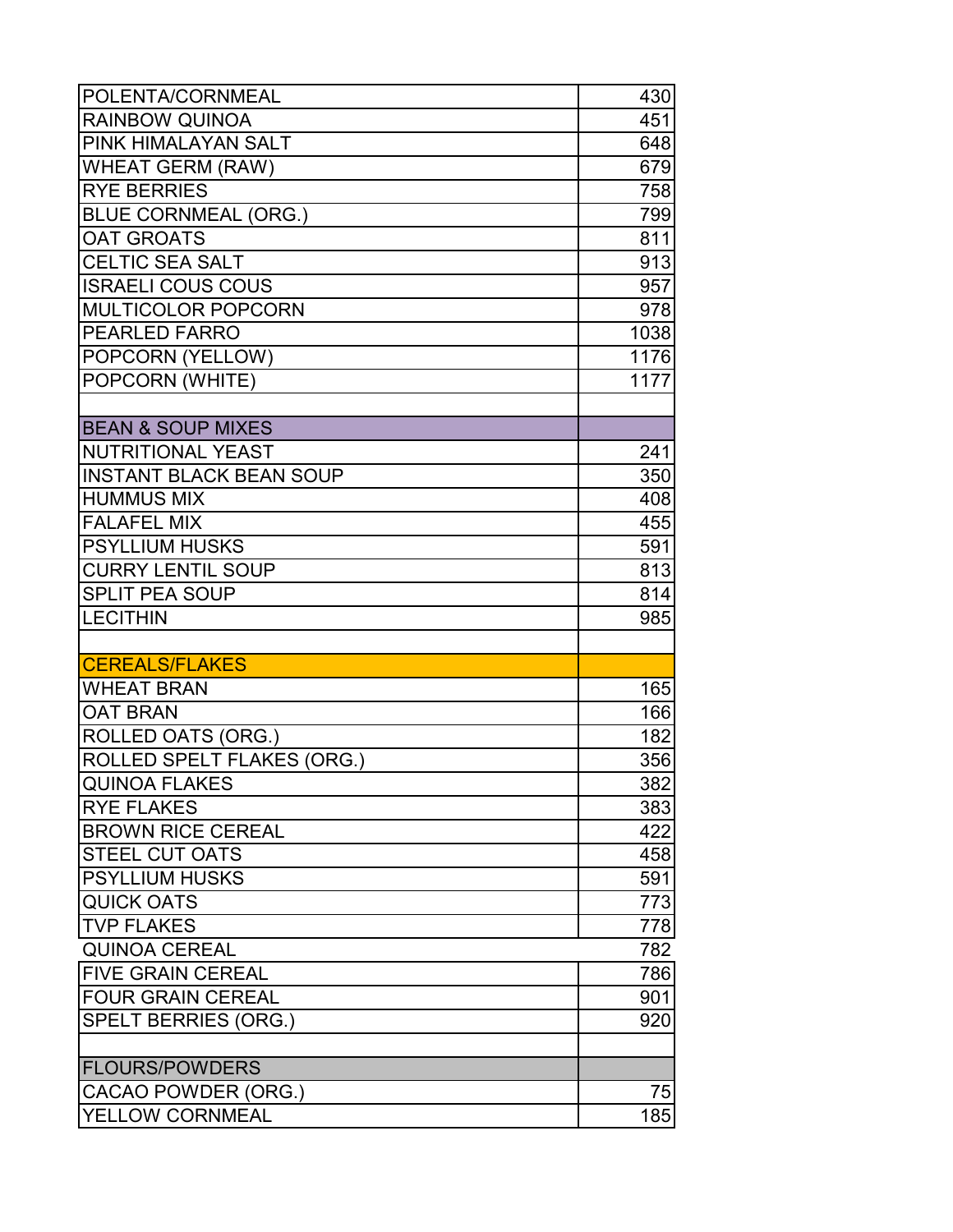| <b>UNBLEACHED WHITE FLOUR</b>                       | 186                      |
|-----------------------------------------------------|--------------------------|
| <b>WHOLE WHEAT FLOUR</b>                            | 187                      |
| <b>WHOLE WHEAT PASTRY FLOUR</b>                     | 188                      |
| <b>HEMP PROTEIN POWDER (ORG.)</b>                   | 193                      |
| NUTRITIONAL YEAST                                   | 241                      |
| <b>CANE SUGAR</b>                                   | 402                      |
| <b>RYE FLOUR</b>                                    | 418                      |
| <b>SPELT FLOUR</b>                                  | 449                      |
| <b>BROWN RICE FLOUR</b>                             | 460                      |
| <b>RAW SUNDRIED CACAO POWD.</b>                     | 558                      |
| <b>COCONUT FLOUR</b>                                | 577                      |
| <b>MILK &amp; EGG PROTEIN MIX</b>                   | 584                      |
| <b>COCONUT SUGAR</b>                                | 687                      |
| <b>LUCUMA POWDER</b>                                | 802                      |
| <b>LECITHIN</b>                                     | 985                      |
| <b>ALMOND FLOUR</b>                                 | 993                      |
| <b>ALMOND MEAL FLOUR</b>                            | 1030                     |
| <b>FARRO FLOUR</b>                                  | 1037                     |
| <b>RAW CAROB POWDER</b>                             | 1041                     |
| <b>GARBANZO FLOUR</b>                               | 1042                     |
| <b>BROWN FLAX SEED MEAL</b>                         | 1183                     |
| <b>SACHA INCHI PROTEIN POWDER</b>                   | 1910                     |
|                                                     |                          |
|                                                     |                          |
|                                                     |                          |
| <b>MEDJOOL DATES</b>                                | 160                      |
| <b>COCONUT DATES</b>                                | 163                      |
| <b>DRIED FRUITS</b><br><b>CRYSTALLIZED GINGER</b>   | 179                      |
| <b>MISSION FIGS</b>                                 | 212                      |
| <b>CALMYRNA FIGS</b>                                |                          |
| <b>PITTED PRUNES</b>                                | $\overline{2}$ 13<br>218 |
| <b>BING CHERRIES</b>                                | 280                      |
| <b>DATE PIECES</b>                                  | 390                      |
|                                                     | 411                      |
| APRICOTS(CHEWY/SWEET)<br><b>APRICOTS (SUNDRIED)</b> | 412                      |
| <b>BANANAS (WHOLE)</b>                              | 417                      |
| <b>BLACK BERRIES</b>                                | 436                      |
| <b>STRAWBERRIES</b>                                 | 446                      |
| <b>GOLDEN BERRIES</b>                               | 469                      |
| <b>GOLDEN RAISINS (HUNZA)</b>                       | 530                      |
| <b>RAISINS (SULTANA/GOLDEN)</b>                     | 682                      |
| <b>FRUIT BARS (PEACH APRICOT)</b>                   | 688                      |
| <b>IPEARS</b>                                       | 737                      |
| <b>MANGO SLICES</b>                                 | 770                      |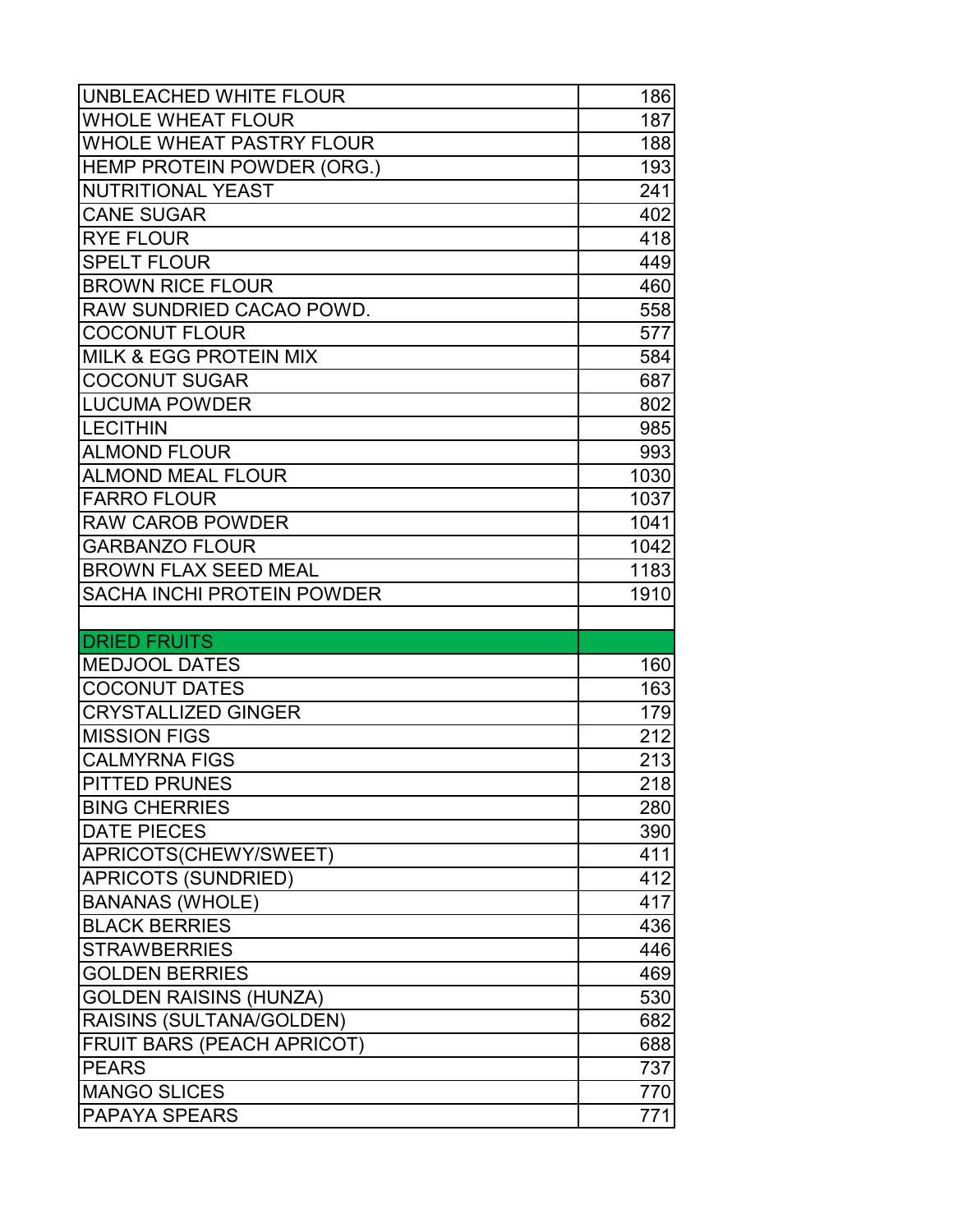| <b>CRANBERRIES (ORGANIC)</b>            | 783  |
|-----------------------------------------|------|
| <b>RAISINS (THOMPSON)</b>               | 784  |
| <b>FLAME RAISINS</b>                    | 788  |
| <b>BANANA CHIPS</b>                     | 791  |
| <b>CURRANTS</b>                         | 825  |
| <b>FUYU PERSIMMONS</b>                  | 827  |
| <b>PERSIMMONS</b>                       | 827  |
| <b>BLUEBERRIES (WILD)</b>               | 828  |
| <b>SUNDRIED TOMATOES</b>                | 829  |
| COCONUT (SHEDDED/SLICED)                | 833  |
| <b>TROPICAL BLEND CLUSTERS (O)</b>      | 861  |
| <b>PEACHES</b>                          | 904  |
| <b>HUNZA MULBERRIES</b>                 | 905  |
| <b>MULBERRIES</b>                       | 905  |
| <b>APPLE RINGS</b>                      | 945  |
| <b>GOJI BERRIES</b>                     | 946  |
| MANGO SPEARS (W/ EVAPORATED CANE SUGAR) | 949  |
| <b>FIG BARS (L/F WILDBERRY)</b>         | 1178 |
| <b>FIG BARS (LOW FAT)</b>               | 1179 |
|                                         |      |
| NUTS/SEEDS                              |      |
| ALMONDS (RAW/NONPAREIL/ORGANIC)         | 197  |
| <b>CASHEW PIECES (RAW)</b>              | 198  |
| <b>CASHEWS (R0ASTED)</b>                | 199  |
| PEANUT STOCK (ROASTED/NS)               | 202  |
| <b>PECANS</b>                           | 203  |
| PISTACHIOS (W/SHELL)                    | 204  |
| <b>WALNUTS</b>                          | 205  |
| <b>PUMPKIN SEEDS</b>                    | 206  |
| SUNFLOWER SEEDS                         | 208  |
| <b>TAMARI SUNFLOWER SEEDS</b>           | 209  |
| ALMONDS (TAMARI)                        | 210  |
| <b>CASHEWS (WHOLE/RAW)</b>              | 211  |
| <b>CASHEWS (TAMARI)</b>                 | 214  |
| <b>PINE NUTS</b>                        | 217  |
| <b>PEANUTS (VIRGINIA)</b>               | 222  |
| <b>SESAME SEEDS (BROWN)</b>             | 223  |
| <b>HEMP SEEDS (ORGANIC)</b>             | 260  |
| <b>SESAME SEEDS (BLACK)</b>             | 340  |
| <b>SESAME SEEDS (WHITE)</b>             | 341  |
| PUMPKIN SEEDS (TAMARI)                  | 346  |
| <b>MACADAMIA NUTS</b>                   | 349  |
| ALMONDS (MARCONA) R/S                   | 364  |
| <b>HAZEL NUTS</b>                       | 369  |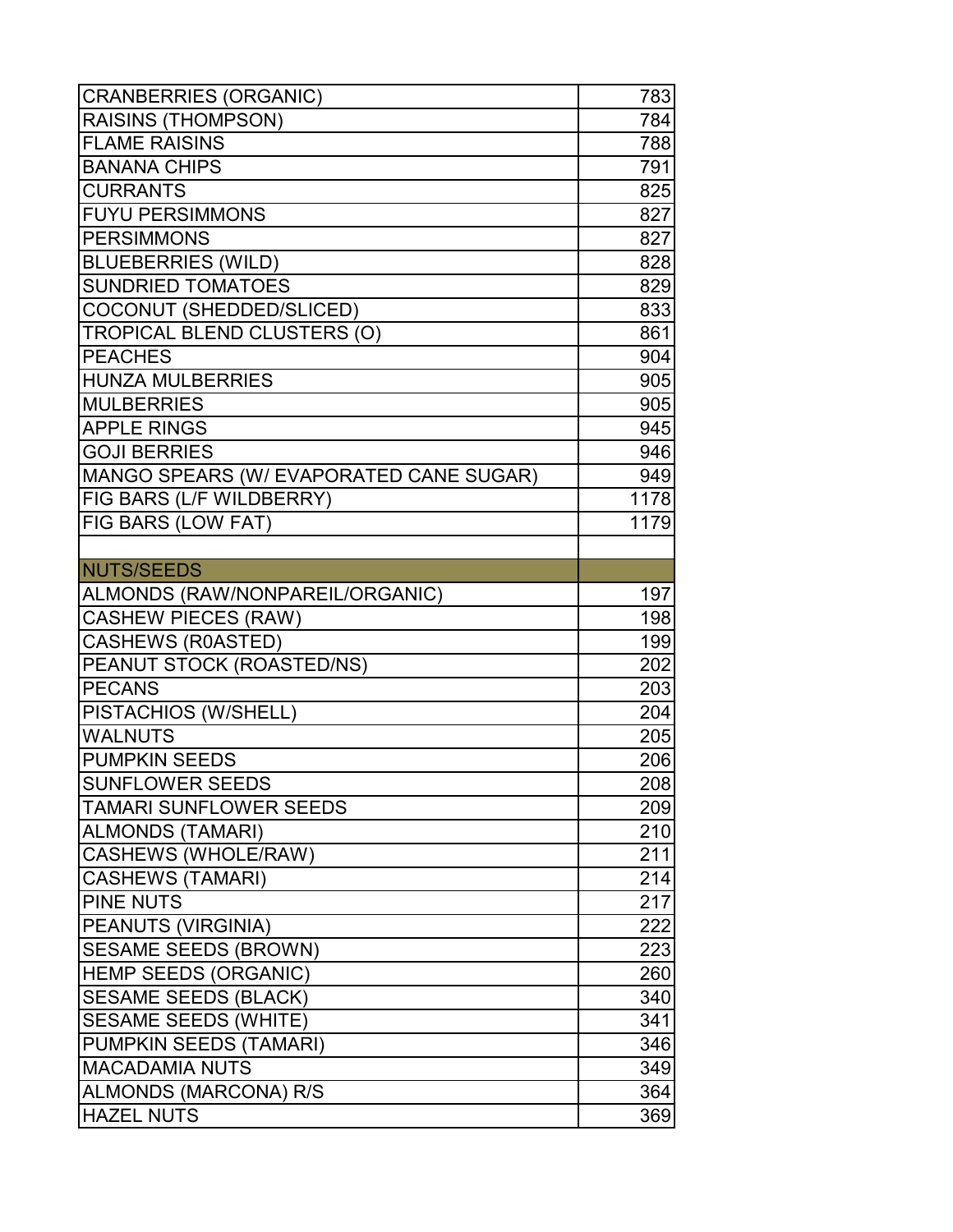| ALMONDS (CALIFORNIA)                            | 372  |
|-------------------------------------------------|------|
| <b>BRAZIL NUTS</b>                              | 388  |
| <b>DELUXE MIX (R/S)</b>                         | 420  |
| <b>SPANISH PEANUTS</b>                          | 429  |
| CASHEWS (WHOLE/ROASTED)                         | 441  |
| <b>FLAX SEEDS (BROWN)</b>                       | 531  |
| <b>FLAX SEEDS (GOLDEN)</b>                      | 532  |
| <b>CASHEWS (THAI CURRY)</b>                     | 668  |
| <b>ROASTED MIXED NUTS</b>                       | 730  |
| <b>RAW CACAO BEANS PEELED</b>                   | 810  |
| <b>ROSEMARY GARLIC PISTACHIOS &amp; ALMONDS</b> | 910  |
| <b>SPINACH PESTO</b>                            | 912  |
| <b>ALMOND SLICES (THICK)</b>                    | 922  |
| ALMONDS (BLANCHED/SLICED)                       | 947  |
| <b>ALMONDS (ROASTED N/S)</b>                    | 973  |
| ALMONDS (ROASTED/SALTED)                        | 974  |
| <b>PISTACHIOS (LARGE N/S)</b>                   | 975  |
| <b>CASHEWS (BLACK PEPPER R/S)</b>               | 976  |
| <b>ALMONDS (HICKORY SMOKED)</b>                 | 977  |
| ALMONDS (TAMARI WASABI)                         | 979  |
| ALMONDS (BLANCHED/SLIVERED)                     | 988  |
| PISTACHIOS (NO SHELL)                           | 992  |
| CASHEWS (GREEN CHILE HATCH)                     | 1043 |
| <b>FILBERTS (NON-ORGANIC)</b>                   | 1094 |
| ALMONDS (RAW/CARMEL/ORGANIC)                    | 1145 |
| <b>MACAMBO SEEDS</b>                            | 1199 |
| <b>CHIMAYO PISTACHIOS</b>                       | 1906 |
| ORGANIC SPROUTED SUNFLOWER SEEDS                | 1907 |
| <b>SACHA INCHI SEEDS</b>                        | 1909 |
| ORGANIC SPROUTED PECANS                         | 1921 |
| <b>CASHEWS (RED CHILI LIME NEW MEXICO)</b>      | 3113 |
|                                                 |      |
| <b>TRAIL MIXES/BLENDS</b>                       |      |
| <b>DELUXE TRAIL MIX</b>                         | 191  |
| BERRIES & CHOC. MIX (Anti.)                     | 256  |
| <b>WILD GINGER HARVEST</b>                      | 406  |
| <b>SUPREME FRUIT NUT MIX</b>                    | 445  |
| <b>WOMEN'S VITALITY MIX</b>                     | 640  |
| <b>HIGH SIERRA SUN MIX</b>                      | 680  |
| <b>ENERGY POWER MIX</b>                         | 685  |
| <b>TRIPLE CHOCO. PECAN MIX</b>                  | 686  |
| <b>MANGO GOGI FIRE</b>                          | 720  |
| <b>WASABE SAMURAI MIX</b>                       | 727  |
| <b>CRANBERRY JUBILEE</b>                        | 764  |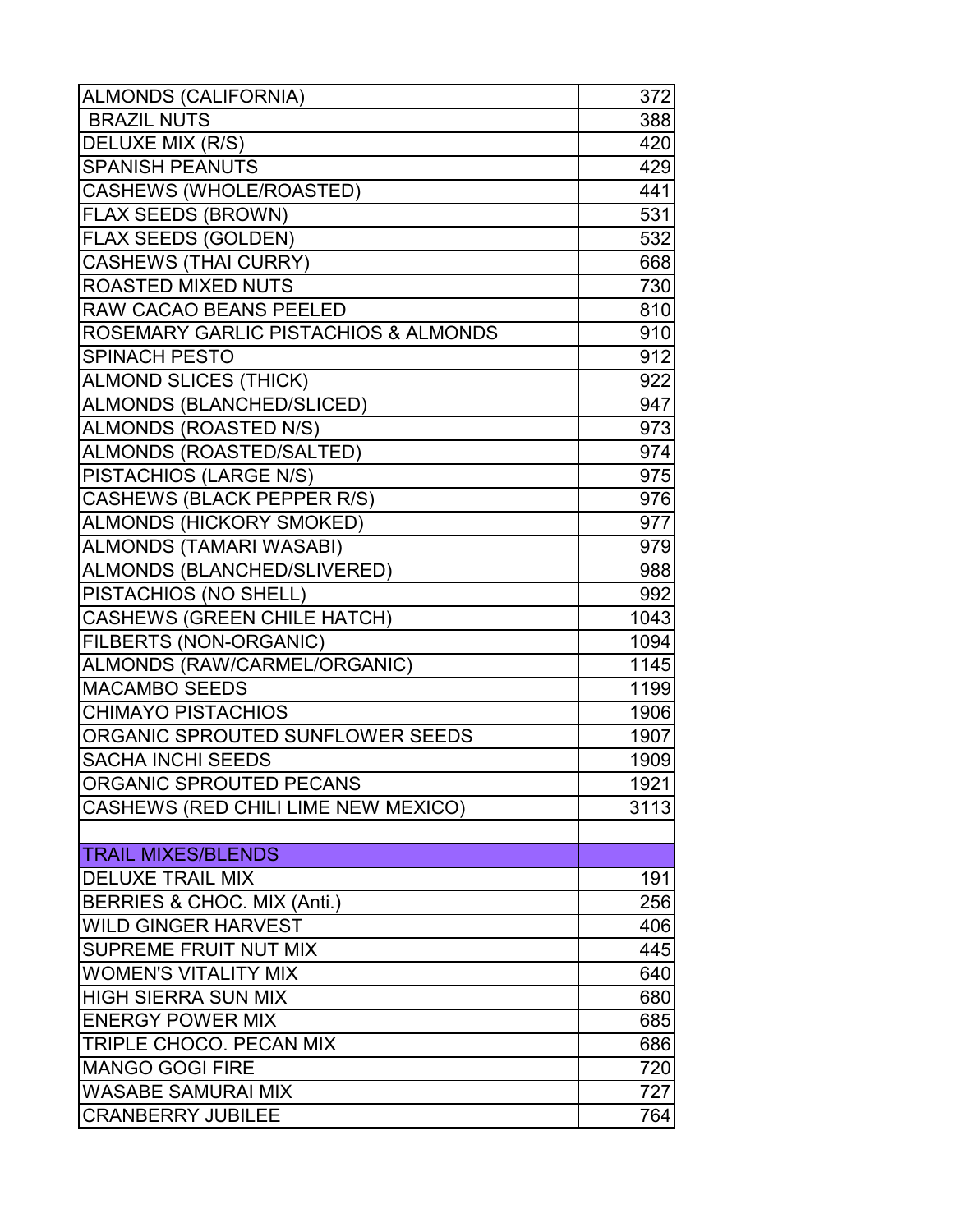| <b>ZEN PARTY MIX</b>                   | 846  |
|----------------------------------------|------|
| <b>MANGO GROVE MIX</b>                 | 870  |
| <b>MEN'S ENERGY MIX</b>                | 872  |
| HIT THE TRAIL MIX                      | 921  |
| <b>BLEND OF ENCHANTMENT</b>            | 926  |
| <b>CRANBERRY HARVEST MIX</b>           | 963  |
| <b>HIMALAYAN GO TAKE A HIKE</b>        | 1155 |
| <b>PALEO TRAIL MIX</b>                 | 1919 |
|                                        |      |
| <b>CRACKERS/COOKIES/CHIPS/PRETZELS</b> |      |
| <b>PRETZEL PARFAIT</b>                 | 352  |
| <b>PRETZELS (MANGO)</b>                | 355  |
| <b>CORN SNACKS</b>                     | 367  |
| <b>JAPANESE RICE CRACKERS</b>          | 381  |
| <b>OKRA CHIPS</b>                      | 432  |
| <b>VEGGIE CHIPS</b>                    | 443  |
| <b>MISO RICE CRACKERS</b>              | 649  |
| <b>CHILI CRACKERS</b>                  | 650  |
| <b>GREEN BEAN CHIPS</b>                | 693  |
| <b>FLATBREAD</b>                       | 733  |
| <b>WILD RICE STICKS</b>                | 734  |
| <b>GARLIC SESAME STICKS</b>            | 981  |
| <b>PEANUT BUTTER PRETZELS</b>          | 1902 |
|                                        |      |
| <b>CANDIES/GUMMIES/SNACKS</b>          |      |
| <b>JOLLY BEANS</b>                     | 180  |
| <b>PEANUT BUTTER POWER CHEWS</b>       | 251  |
| <b>SESAME CRUNCH CANDIES</b>           | 252  |
| <b>PEANUT BUTTER CUPS</b>              | 379  |
| <b>RAINBOW DROPS</b>                   | 419  |
| <b>YUMMY GUMMY MIX</b>                 | 421  |
| DOUBLE DECKER CHOCOLATE CHEW           | 546  |
| <b>LICORICE CHEWS</b>                  | 732  |
| DOUBLE NUTZ 'N CHOC. COCONUT CHEWS     | 794  |
| <b>PEANUT RAINBOW DROPS</b>            | 803  |
| <b>SUNNY BEARS</b>                     | 819  |
| <b>SUNNY FRUIT SLICES</b>              | 820  |
| <b>CACAO NIBS</b>                      | 848  |
| <b>SUNNY WORMS</b>                     | 875  |
| <b>CARAMEL PEANUT CHEWS</b>            | 924  |
| <b>GOLDEN BRIDGE CANDY MIX</b>         | 927  |
| <b>COCONUT MANGO POMEGRANATE CHEWS</b> | 941  |
| <b>LEMON GINGER DROPS</b>              | 951  |
| <b>CHOC. BANANA CHIPS</b>              | 969  |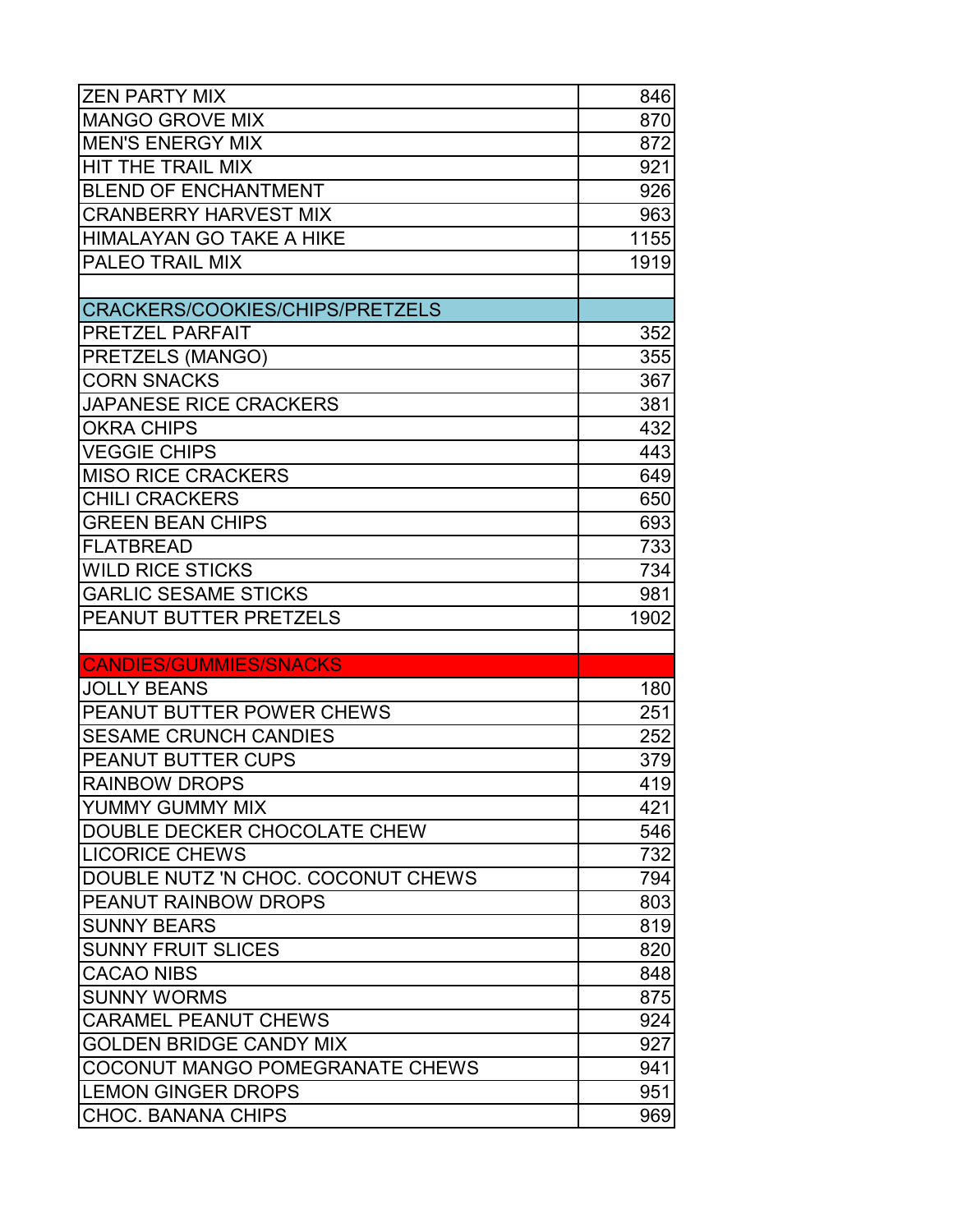| <b>PUMPKIN CRUNCH CLUSTERS</b>                     | 1097       |
|----------------------------------------------------|------------|
| <b>GINGER CANDY ROLLS</b>                          | 1104       |
| <b>ENERGY NUGGETS CHOC. PARADISE</b>               | 1146       |
| <b>ENERGY NUGGETS CAROB SPIRULINA</b>              | 1148       |
| <b>ENERGY NUGGETS 100% RAW CACAO w/GOJI</b>        | 1149       |
| <b>ENERGY NUGGETS MIXED BERRY BLAST</b>            | 1150       |
| <b>ENERGY NUGGETS CAROB</b>                        | 1152       |
| <b>ENERGY NUGGETS CAROB SUPERGREENS</b>            | 1153       |
| <b>CACAO CASHEW CLUSTERS</b>                       | 1184       |
| <b>CACAO WAFERS</b>                                | 1195       |
| COFFEE ALMOND COCONUT CHEWS (ORG.)                 | 1911       |
| <b>SUPER CREEN ENERGY CHEWS (ORG)</b>              | 1914       |
| <b>EASTER EGGS (CHOCOLATE)</b>                     | 2525       |
|                                                    |            |
| YOGURT COVERED CANDY                               |            |
| YOGURT DREAMS(CIN.RAISIN)                          | 189        |
| <b>GREEK YOGURT RAISIN (ORG.)</b>                  | 373        |
| <b>YOGURT PRETZELS</b>                             | 671        |
| <b>GREEK YOGURT ALMOND</b>                         | 768        |
| <b>APRICOTS</b>                                    | 1102       |
|                                                    |            |
| <b>CHOCOLATE COVERED NUTS/FRUIT</b>                |            |
| <b>CHOC. PECANS</b>                                | 80         |
| <b>CHOC. PEANUTS</b>                               | 365        |
| CHOC. P. BUTTER MINI CUPS (ORG.)                   | 376        |
| CHOC. P. BUTTER CUPS                               | 379        |
| <b>CHOC. ENERGY BARS</b>                           | 384        |
| <b>CHOC. P.BUTTER MALTBALLS</b>                    | 729        |
| <b>CHOC. CRANBERRIES</b>                           | 748        |
| <b>CHOC. RAISINS</b>                               | 816        |
| <b>CHOC. ALMONDS</b>                               | 822        |
| <b>CHOC. ALMOND CLUSTERS</b>                       | 831        |
| <b>CHOC. GOLDENBERRIES</b>                         | 879        |
| <b>CHOC. CASHEW CLUSTERS</b>                       | 925        |
| <b>CHOC. MALTBALLS</b>                             | 932        |
| <b>CHOC. TOFFEE PEANUT</b>                         | 935        |
| <b>CHOC. BANANA CHIPS</b>                          | 969        |
| CHOC. PECAN CARAMEL (ORG.)                         | 3112       |
|                                                    |            |
| <b>DARK CHOCOLATE CANDY</b><br><b>GOJI BERRIES</b> | 77         |
|                                                    |            |
| PUMPKIN SEEDS (DK CHOC.)<br><b>PRETZELS</b>        | 161        |
| <b>PINEAPPLE</b>                                   | 253<br>377 |
|                                                    |            |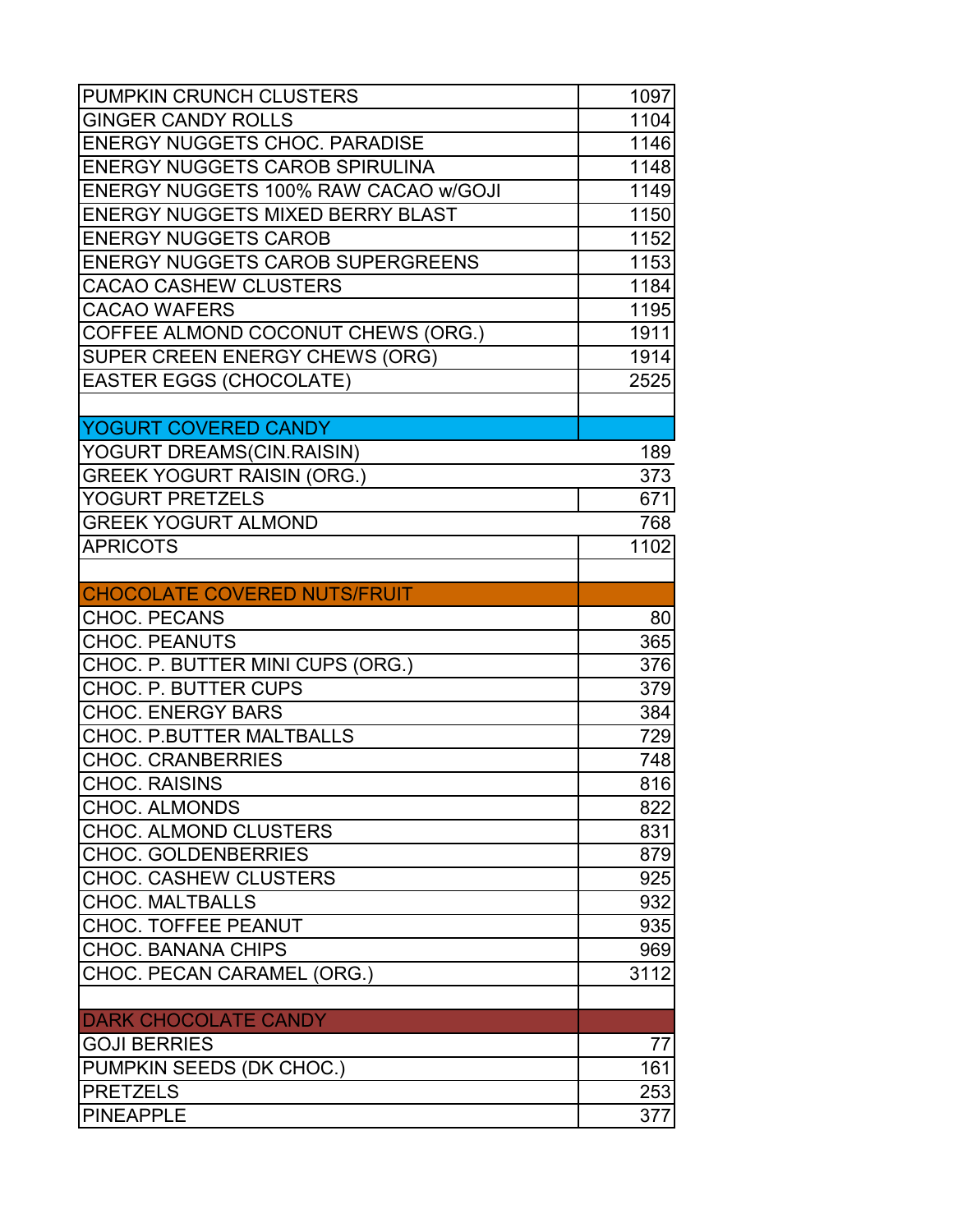| <b>PAPAYA</b>                        | 378  |
|--------------------------------------|------|
| <b>ALMONDS</b>                       | 425  |
| PINEAPPLE (ORGANIC)                  | 433  |
| <b>NONPAREILS</b>                    | 440  |
| <b>CASHEWS</b>                       | 452  |
| SEMISWEET CHOC. CHIPS (ORG.)         | 669  |
| <b>ESPRESSO BEANS (ORG.)</b>         | 703  |
| <b>BLUEBERRIES</b>                   | 775  |
| <b>VIENNESE ALMONDS</b>              | 790  |
| <b>CINN/VANILLA ALMONDS</b>          | 793  |
| <b>GINGER BALLS (ORGANIC)</b>        | 804  |
| <b>APRICOTS</b>                      | 830  |
| DARK CHOC. CHIPS                     | 850  |
| <b>MINI MALTBALLS</b>                | 865  |
| <b>TOFFEE ALMOND</b>                 | 931  |
| <b>PEANUT CLUSTERS</b>               | 933  |
| <b>WALNUT CLUSTERS</b>               | 936  |
| <b>GHOST PEPPER ALMONDS</b>          | 1045 |
| <b>WALNUTS</b>                       | 1916 |
|                                      |      |
| <b>CAROB COVERED CANDY</b>           |      |
| <b>CAROB ALMONDS</b>                 | 344  |
| <b>CAROB MALTBALLS</b>               | 353  |
| <b>CAROB CHIPS</b>                   | 427  |
| <b>CAROB CELEBRATION</b>             | 728  |
| <b>CAROB ALMOND CLUSTERS</b>         | 843  |
| <b>CAROB ALMONDS (SWEETENED)</b>     | 863  |
| <b>CAROB PEANUT CLUSTERS</b>         | 937  |
|                                      |      |
| <b>GRANOLAS</b>                      |      |
| <b>GRAMAS DAVE/CRUNCHY GR.</b>       | 403  |
| <b>BOB'S CINNAMON RAISIN GRANOLA</b> | 1924 |
|                                      |      |
| <b>GOLDEN TEMPLE GRANOLAS</b>        |      |
| <b>COCONUT ALMOND</b>                | 1130 |
| <b>MAPLE ALMOND</b>                  | 1131 |
| L/F STRAW/RASP                       | 1132 |
| <b>TOFFEE ALMOND</b>                 | 1133 |
| <b>MAPLE PECAN DREAM</b>             | 1134 |
|                                      |      |
| <b>GRIZZLIES GRANOLAS</b>            |      |
| <b>AUNT MAPLE'S CRUNCHY</b>          | 1127 |
|                                      |      |
| <b>INTERN'L HARVEST GRANOLAS</b>     |      |